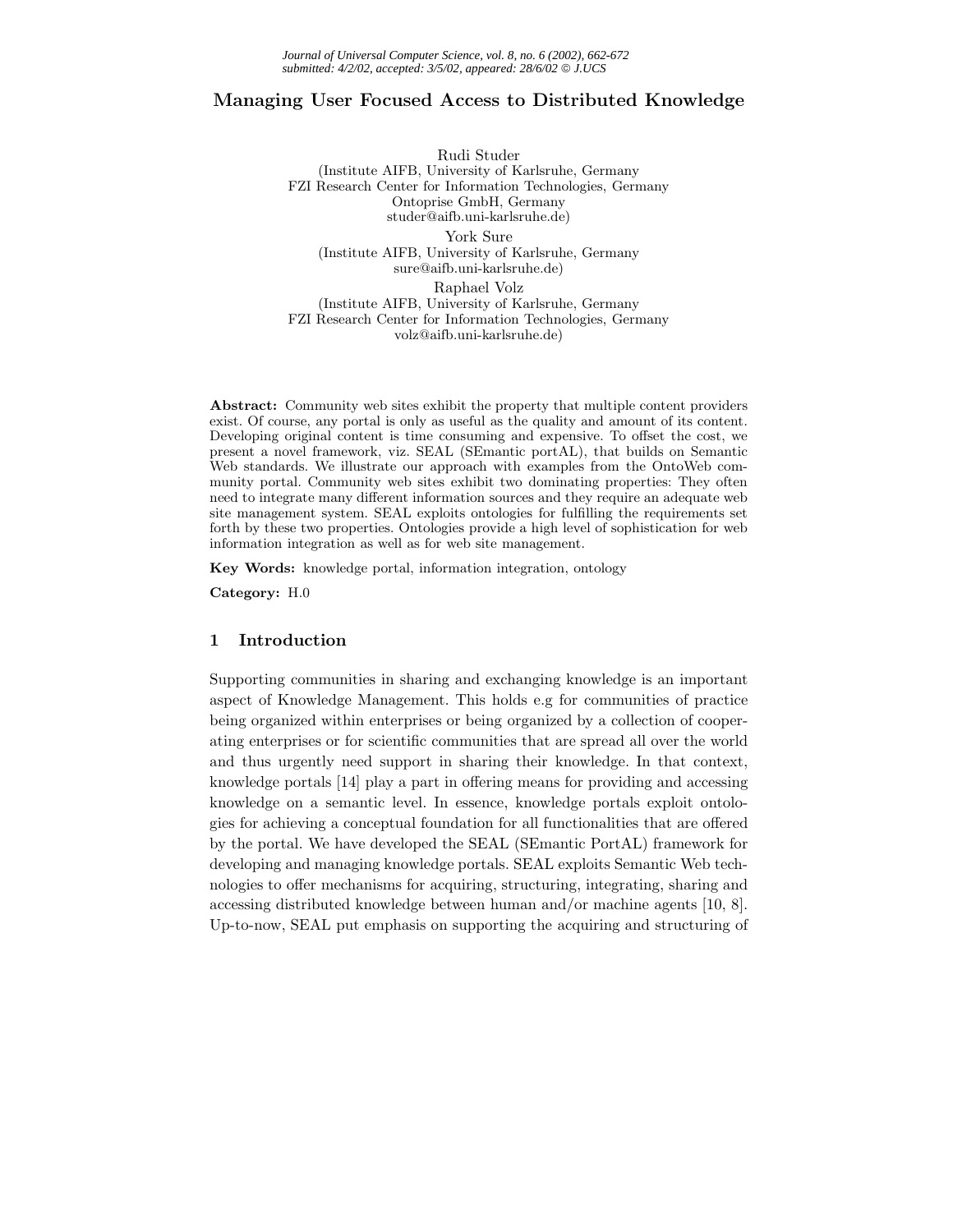knowledge by semantic annotation [7] and the automatic generation of navigational views and mixed ontology and content-based presentation.

The topic of this paper is the application and extension of SEAL for realizing the OntoWeb community portal (http://www.ontoweb.org). OntoWeb is an EU IST thematic network that propagates ontologies in the context of eBusiness and Knowledge Management and that currently has more than one hundred members from research and industry. The OntoWeb knowledge portal will be used as a case study throughout the paper. In the process of setting up the OntoWeb portal we recognized rather soon that the process of knowledge provisioning and publishing has to be supported by an appropriate workflow in order to be able to control what content is put into the portal by whom. Only then, the high quality of content that is expected by the OntoWeb users can be guaranteed. Therefore, the SEAL framework has been extended by methods and tools for defining and handling a publishing workflow. Such a workflow represents an important constituent of the overall approach for managing a running knowledge portal to make user focussed access to the OntoWeb portal maintainable.

The paper is structured as follows. First, we describe the main components and functionalities of our SEAL framework. In Section 3 we outline the scenario that is set up by the OntoWeb portal and derive from that scenario the new requirements that have to be met by the SEAL framework, especially the publishing workflow. The definition of the publishing workflow and its realization as part of the SEAL framework are described in Section 4. We conclude with a discussion of related work and an outline of open research problems.

# **2 SEAL — The core approach**

The recent decade has seen a tremendous progress in managing semantically heterogeneous data sources. Core to the semantic reconcilation between the different sources is a rich conceptual model that the various stakeholders agree on, an *ontology* [4]. The conceptual architecture developed for this purpose now generally consists of a three layer architecture comprising (cf.  $[15]$ ) (i) heterogeneous **data sources** (e.g., databases, XML, but also data found in HTML tables), (ii) **wrappers** that lift these data sources onto a common data model (e.g. OEM [12] or RDF [9]), (iii) integration modules (**mediators** in the dynamic case) that reconcile the varying semantics of the different data sources. Thus, the complexity of the integration/mediation task could be greatly reduced.

Similarly, in recent years the information system community has successfully strived to reduce the effort for managing complex web sites [1, 2, 5, 11]). Previously ill-structured web site management has been structured with process models, redundancy of data has been avoided by generating it from database systems and web site generation (including management, authoring, business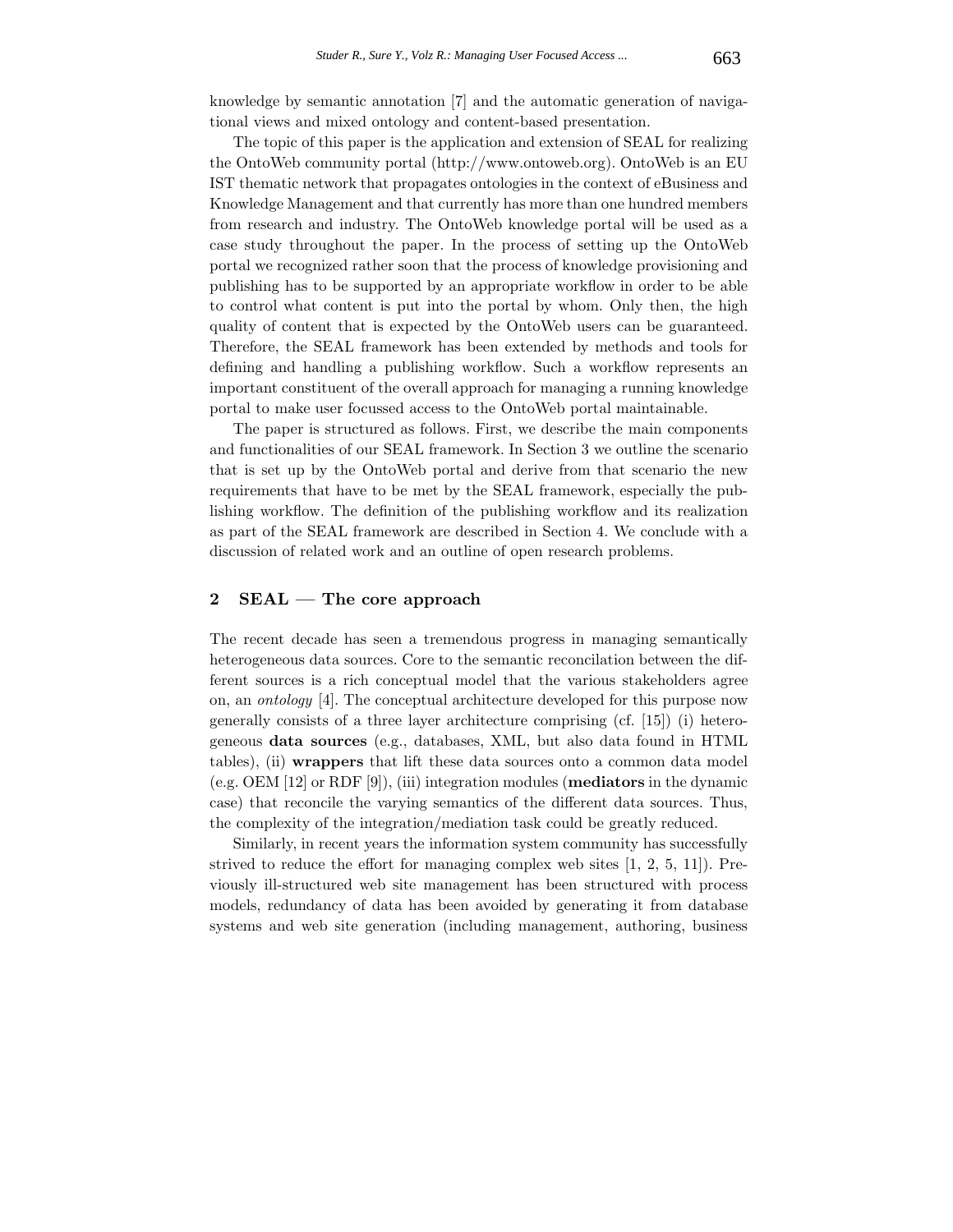logic and design) has profited from recent, also commercially viable, successes [1]. Again we may recognize that core to these different web site management approaches is a rich conceptual model that allows for accurate and flexible access to data. Similarly, in the hypertext community conceptual models have been explored that im- or explicitly exploit ontologies as underlying structures for hypertext generation and use (e.g. [3]).

SEAL (SEmantic PortAL)<sup>1</sup>, our framework to building community web sites, has been developed to use ontologies as key elements for managing community web sites and web portals. The ontology supports queries to multiple sources (a task also supported by semi-structured data models [5]), but beyond that it also includes the intensive use of the schema information itself allowing for automatic generation of navigational views<sup>2</sup> and mixed ontology and content-based presentation. The core idea of SEAL is that Semantic Portals for a community of users that contribute *and* consume information [13] require web site management *and* web information integration. In order to reduce engineering and maintenance efforts SEAL uses an ontology for semantic integration of existing data sources as well as for web site management and presentation to the outside world. SEAL exploits the ontology to offer mechanisms for acquiring, structuring and sharing information between human and/or machine agents. Thus, SEAL combines the advantages of the two worlds briefly sketched above.

# **3 OntoWeb Scenario**

The EU thematic network "OntoWeb – Ontology-based information exchange for knowledge management and electronic commerce" aims at bringing together researcher and industrials to "enable the full power ontologies may have to improve information exchange in areas such as: information retrieval, knowledge management, electronic commerce, and bioinformatics. It will also strengthen the European influence on standardization efforts in areas such as web languages (RDF, XML), upper-layer ontologies, and content standards such as catalogues in electronic commerce" (cf. [16]). One of the tasks of the OntoWeb partners is to create a portal for this community serving as a platform for communication between partners and also between partners and other members of the Word Wide Web.

**Portal approach.** The OntoWeb portal (cf. Figure 1) is structured according to an ontology which serves as a shared basis for supporting communication between humans and machines. The general goal of our approach is the semiautomatical construction of a community portal using the community's metadata

 $^1$  Cf. [10] on the history of SEAL.  $^2$  Examples are navigation hierarchies that appear as  $\mathtt{has-part-trees}$  or  $\mathtt{has-subtopic}$ trees in the ontology.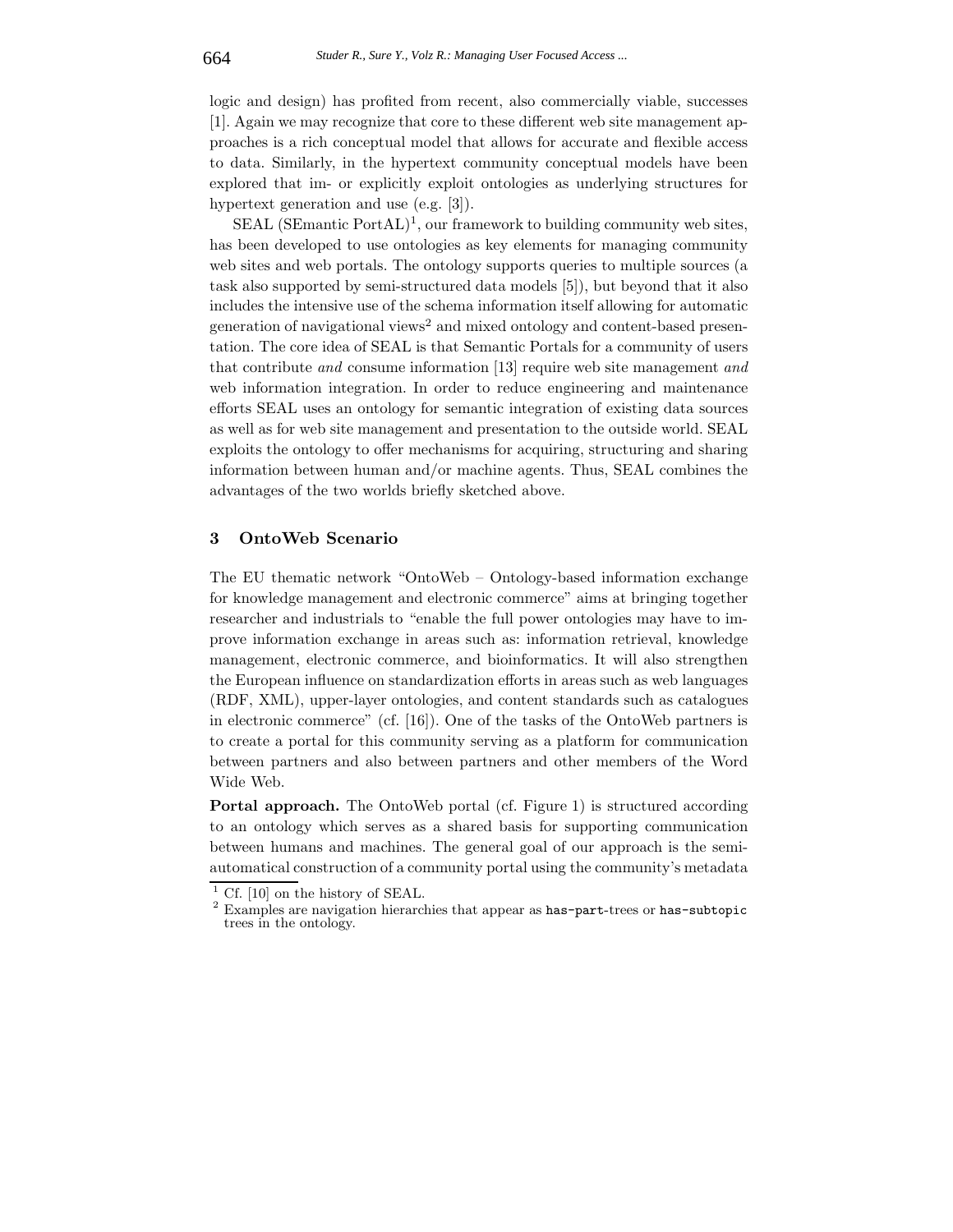

**Figure 1:** www.ontoweb.org – The OntoWeb portal

to enable information provision, querying and browsing of the portal. For this purpose we could reuse the framework as explained in Section 2, but we also had to provide new modules for content management resulting in the extended architecture depicted in Figures 2 and 3. The use of core SEAL modules is explained in the following, new ones follow subsequently. The process model is introduced in Section 4.

### **3.1 Use of core SEAL modules**

**Integration.** One of the core challenges when building a data-intensive web site is the integration of heterogeneous information on the WWW. The recent decade has seen a tremendous progress in managing semantically heterogeneous data sources [15, 5]. The general approach we pursue is to "lift" all the different input sources onto a common data model, in our case RDF. Additionally, an ontology acts as a semantic model for the heterogeneous input sources. As mentioned earlier and visualized in our conceptual architecture in Figure 3, we consider different kinds of **Web data sources** as input. However, to a large part the Web consists of static HTML pages, often semi-structured, including tables,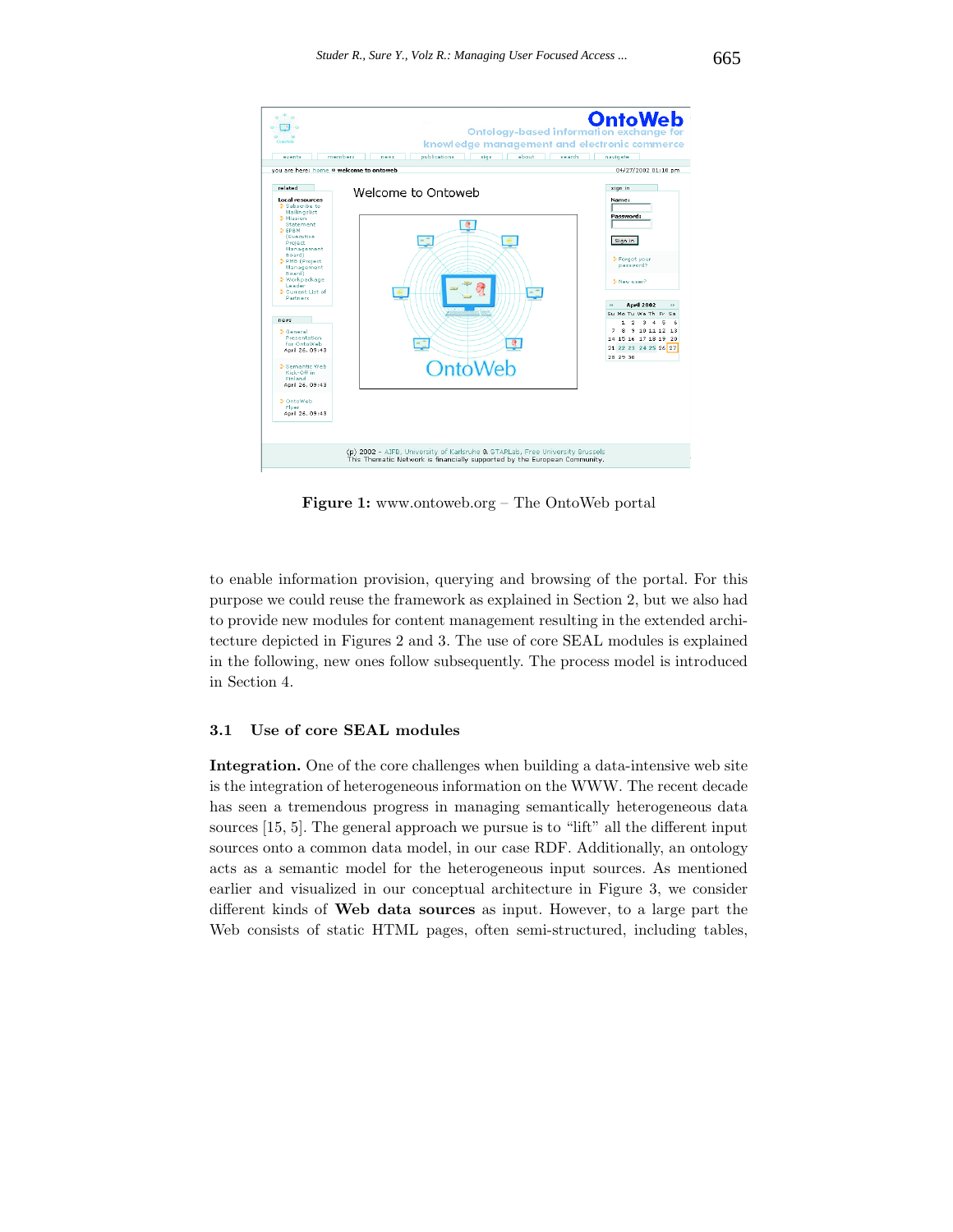

**Figure 2:** OntoWeb architecture

lists, etc..

**Presentation.** Based on the integrated data in the warehouse we define userdependent **presentation views**. First, we render HTML pages for human agents. Typically *queries for content* of the warehouse define presentation views by selecting content, but also *queries for schema* might be used, e.g. to label table headers. Second, as a contribution to the Semantic Web, our architecture is dedicated to satisfy the needs of software agents and produces machine understandable RDF. To maintain a portal and keep it alive its content needs to be updated frequently not only by information integration of different sources but also by additional inputs from human experts. The **input view** is defined by *queries to the schema*, i.e. queries to the ontology itself. Similar to [6] we support the knowledge acquisition task by generating forms out of the ontology. The forms capture data according to the ontology in a consistent way which are stored afterwards in the warehouse. To navigate and browse the warehouse we automatically generate navigational structures, i.e. **navigation views**, by using *combined queries for schema and content*. First, we offer different user views on the ontology by using different types of hierarchies (e.g. *is-a*, *part-of* ) for the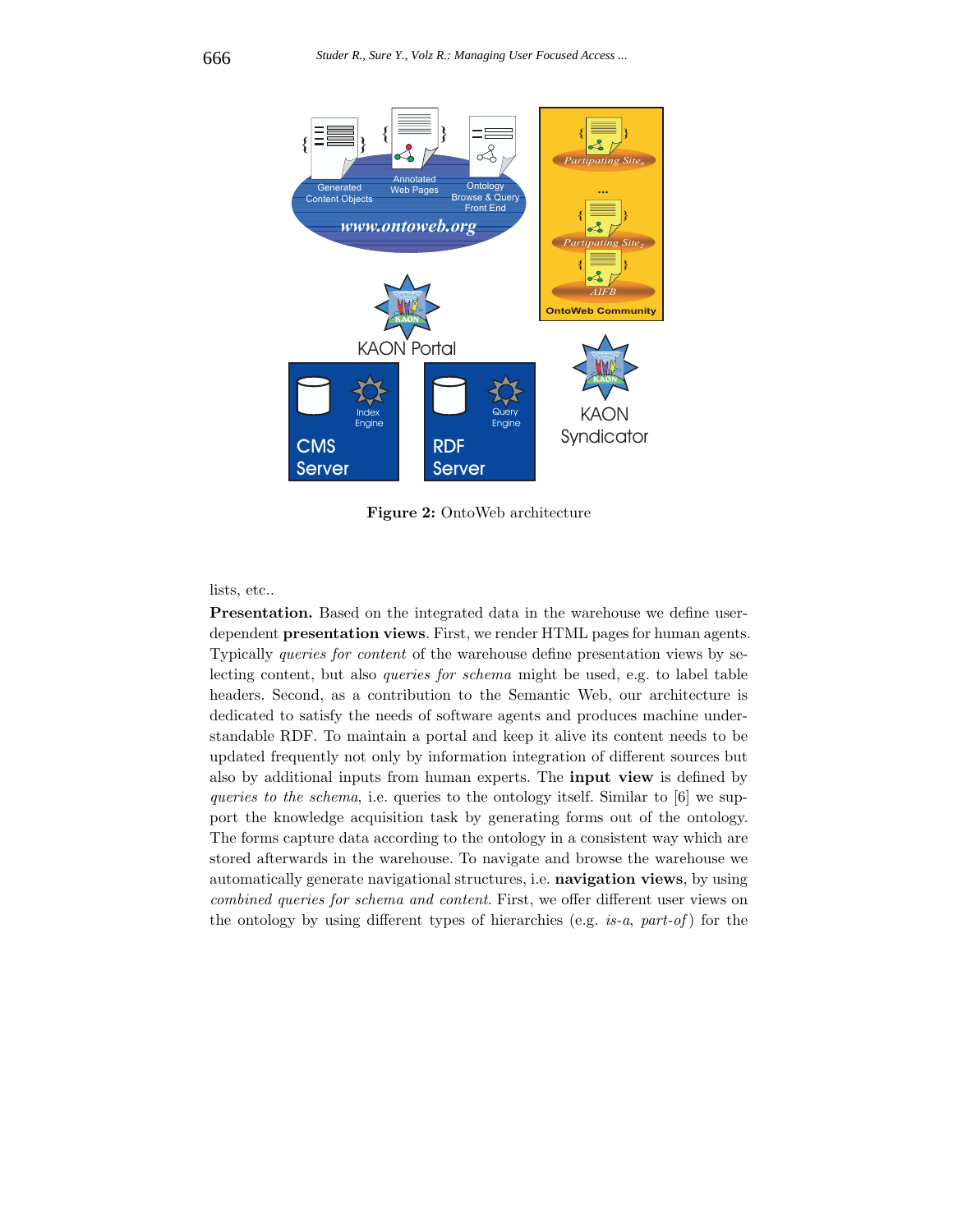

**Figure 3:** Extended conceptual SEAL architecture

creation of top level navigational structures. Second, for each shown part of the ontology the corresponding content in the warehouse is presented. For non-typed content such as documents we take several heuristics to offer navigation: First, all other objects that have the same physical location (folder on the web server) are assumed to be related, as the user put it at that exact location for a certain reason. Second, we use the metadata of the document to find similar objects using the objects' metadata, e.g. objects having the same subject, keywords or author. This provides a simpler way of exploring the content for users that are unfamiliar with the portal.

### **3.2 Implementation**

In a nutshell, the upper two levels in the conceptual architecture of SEAL (cf. Figure 3) are implemented as KAON Portal (cf. Figure 2). It generates content objects and provides browsing as well as a query frontend. The replication of distributed knowledge into the RDF Server is done by the KAON Syndicator. Please note that only structured data is replicated and not, e.g., documents. The storage consists of (i) a content management system that allows for creation and management of documents (but not annotations), (ii) the RDF management system that stores ontologies and associated instance base annotations of the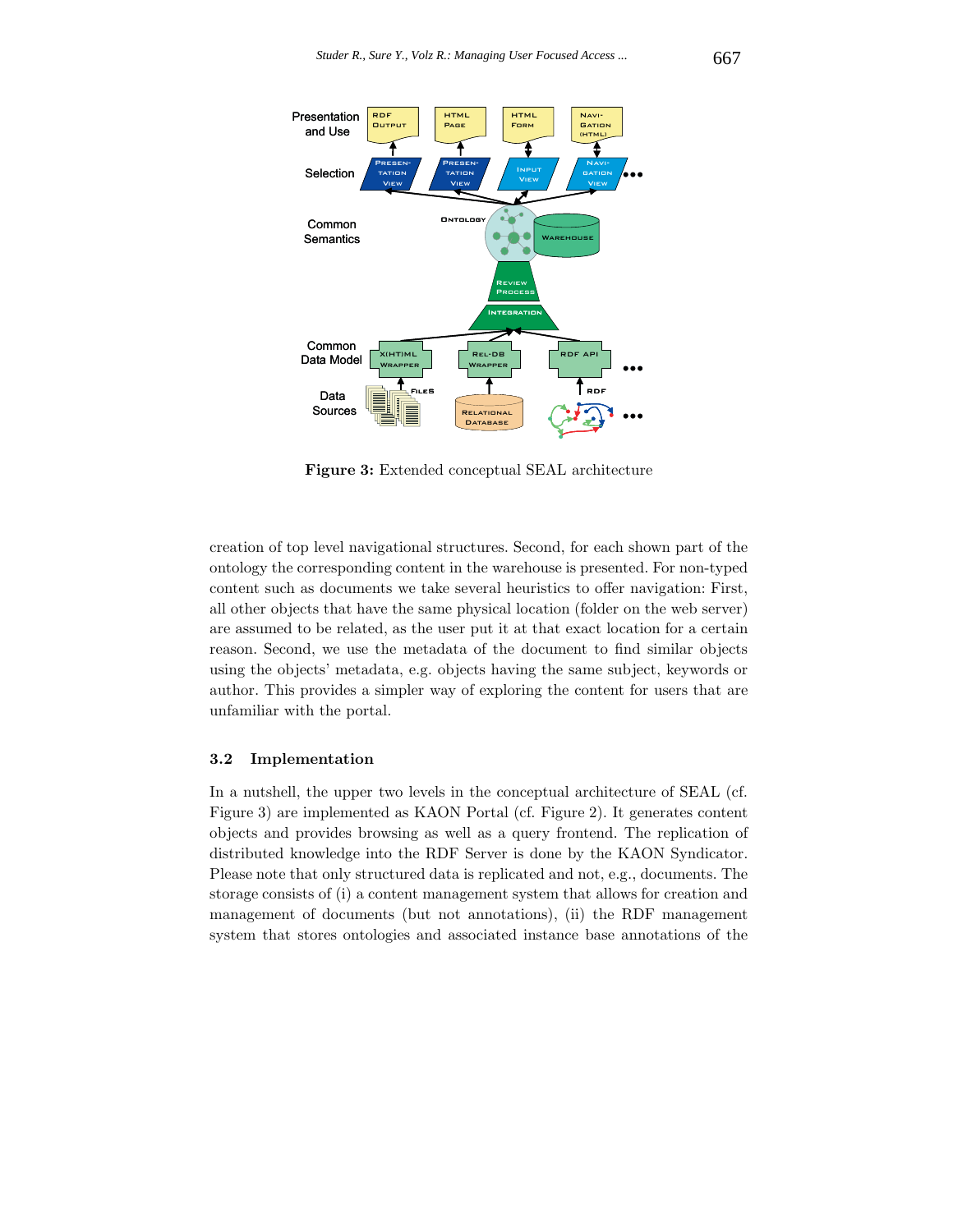content management system. The OntoWeb Community provides metadata on their web sites which are syndicated with the KAON Syndicator. The workflow component described in the next section is provided by the  $CMF$  framework<sup>3</sup>, an extension of the Zope web application server<sup>4</sup>.

### **4 Process Model**

As mention in Section 3 OntoWeb is an open community. Open communities pose additional constraints since data that is (re)published through the portal could be provided by arbitrary people. In order to guarantee quality of data in such an environment an additional model regulating the publishing process is required, which prevents foreseeable misuses. To support this requirement the established SEAL architecture was extended with a workflow component which regulates the publishing process. In the following we will begin with introducing the concept of a publishing workflow in general. Afterwards we explain how we instantiated this generic component in OntoWeb.

#### **4.1 Publishing workflows**

A publishing workflow is the series of interactions that should happen to complete the task of publishing data. Business organizations have many kinds of workflow. Our notion of workflow is centered around tasks. Workflows consist of several tasks and several transitions between these tasks. Additionally workflows have the following characteristics: (i) they might involve several people, (ii) they might take a long time, (iii) they vary significantly in organizations and in the computer applications supporting these organizations respectively, (iv) sometimes information must be kept across states, and last but not least, (v) the communication between people must be supported in order to facilitate decision making. Thus, a workflow component must be customizable. It must support the assignment of tasks to (possibly multiple) individual users. In our architecture these users are grouped into roles. Tasks are represented within a workflow as a set of transitions which cause state changes. Each object in the system is assigned a state, which corresponds to the current position within the workflow and can be used to determine the possible transitions that can validly be applied to the object. This state is persistent supporting the second characteristic mentioned above. Due to the individuality of workflows within organizations and applications we propose a generic component that supports the creation and customization of several workflows. In fact, each concept in the ontology, which – as you might recall – is used to capture structured data within a

 $^3$ http://cmf.zope.org/ $^4$ http://www.zope.org/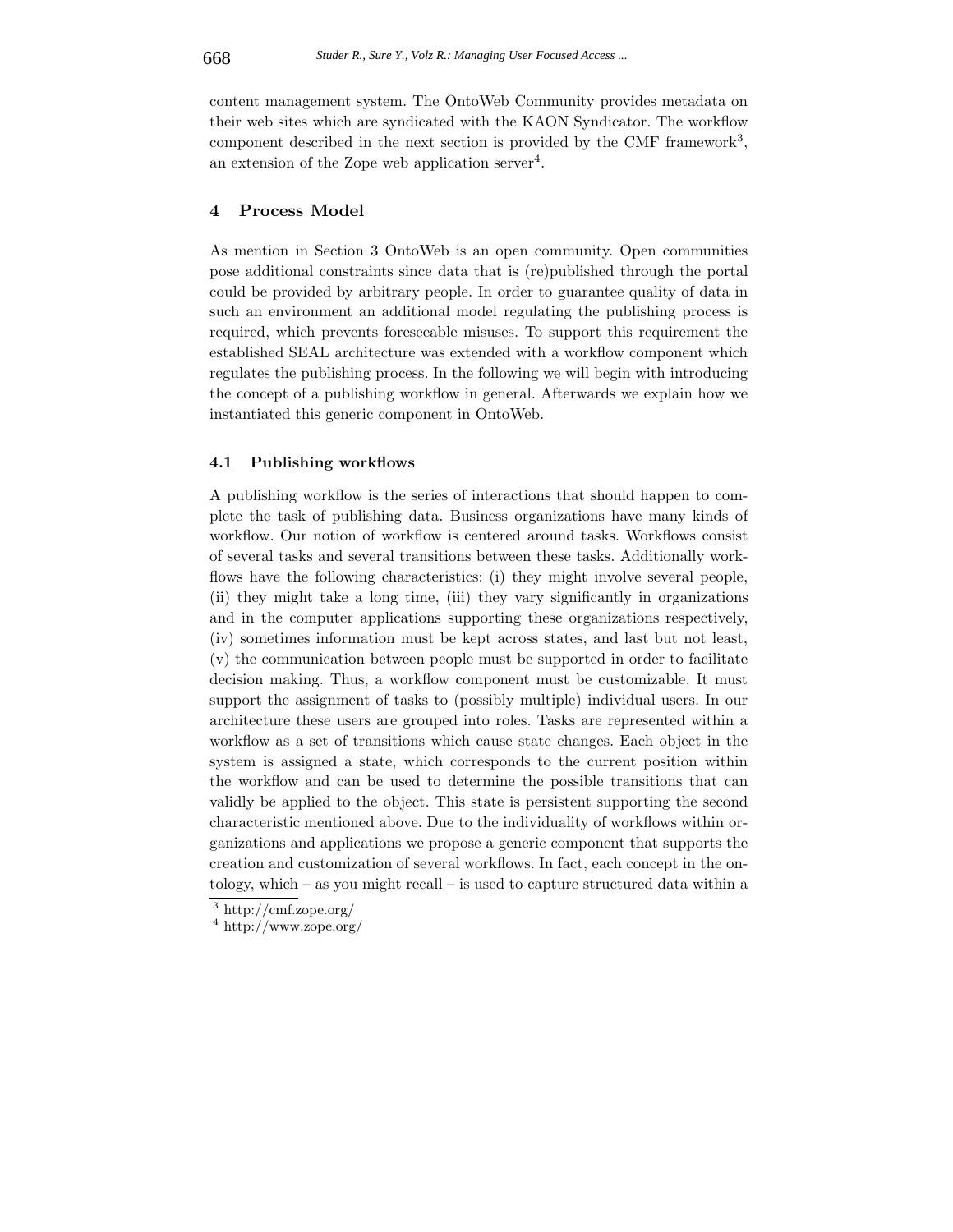portal, can be assigned a different workflow with different states, transitions and task assignments. As mentioned above, sometimes data is required to be kept across states. For example, envision the process of passing bills in legislature, a bill might be allowed to be revised and resubmitted once it is vetoed, but only if it has been vetoed once. If it is vetoed a second time, it is rejected forever. To model this behavior, the state machine underlying our workflow model needs to keep information that "remembers" the past veto. Thus, variables are attached to objects and used to provide persistent information that transcends states. Within our approach variables also serve the purpose of establishing a simple form of communication between the involved parties. Thus, each transition can attach comments to support the decision made by future actors. Also metadata like the time and initiator of a transition is kept within the system.

### **4.2 Workflows in OntoWeb**

Figure 4 depicts the default workflow within OntoWeb. There are three states: private, pending, and published. If a user creates a new object<sup>5</sup> the object is in private state. If the user has either a reviewer or a manager role the published state is immediately available through the publish transition. For normal users such a transition is not available, instead the object can only be send for a review leading to the pending state. In the pending state either managers or reviewers can do the transition to the published state (by applying the transition "publish") or retract the object leading back to the private state. The reject transition deletes the object completely. When an object is in the private state, only the user who created it and users with manager roles can view and change it. Once an object is in published state the modification by the user who created it resets the object into pending state, thus the modification must be reviewed again. This does not apply to modifications by site managers.

## **5 Related work**

Given aforementioned difficulties with managing complex Web content, several papers tried to facilitate database technology to simplify the creation and maintenance of data-intensive web-sites. Systems, such as ARANEUS [11] and AutoWeb [2], also take a declarative approach. In contrast to SEAL that relies on standard Semantic Web technologies these systems introduce their own data models and query languages, although all approaches share the idea to provide high-level descriptions of web-sites by distinct orthogonal dimensions. The idea of leveraging mediation technologies for the acquisition of data is also found in

<sup>5</sup> (currently only within the portal, the content syndicated from other OntoWeb member web sites and within the databases is "trusted". We assume that this kind of data already went through some kind of review.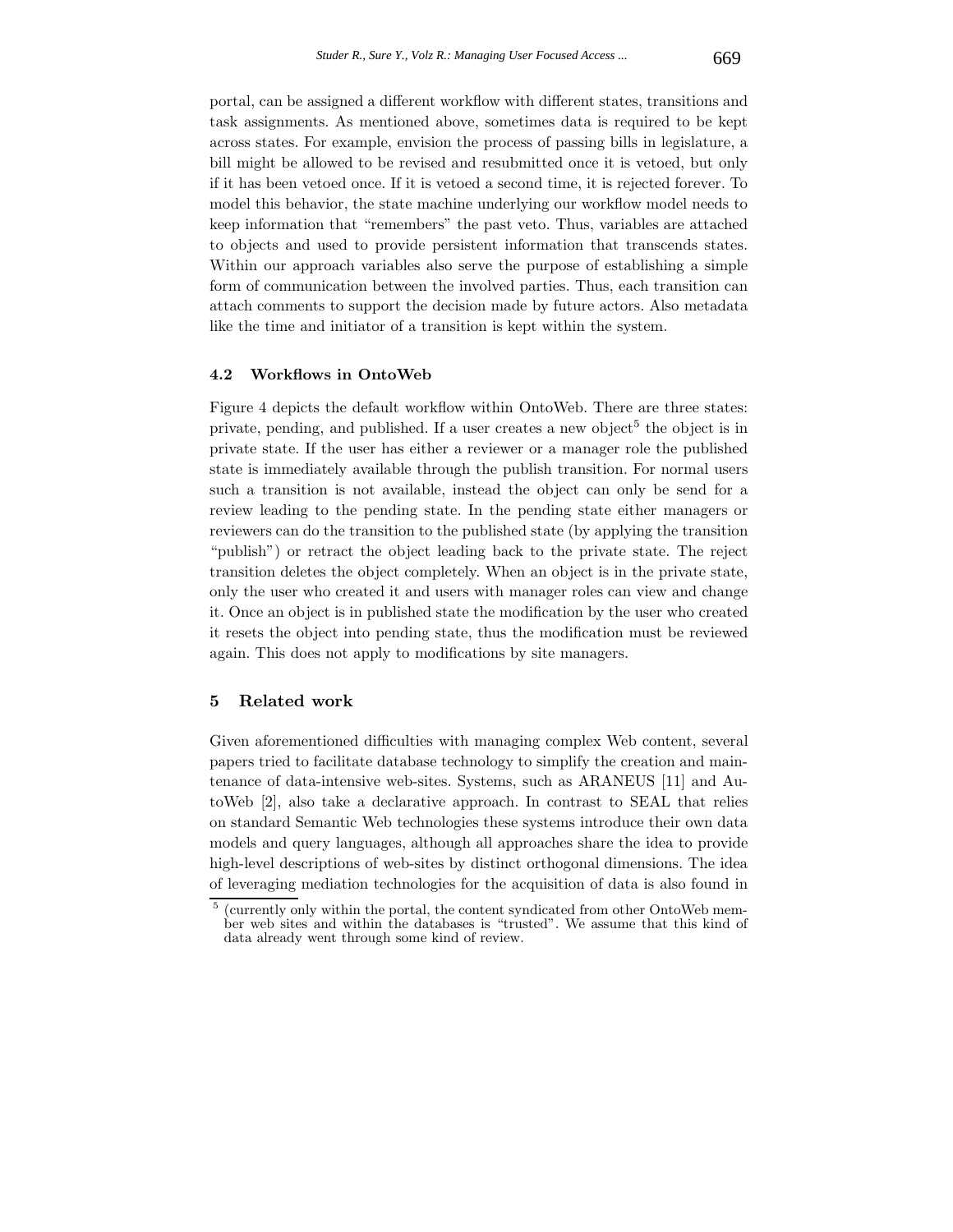

**Figure 4:** SEAL Publishing workflow

approaches like Strudel [5] and Tiramisu [1], they propose a separation according to the aforementioned task profiles as well. Strudel does not concern the aspects of site maintenance and personalization. It is actually only an implementation tool, not a management system. From our point of view the SEAL framework and it's application as the OntoWeb portal is rather unique with respect to the collection of methods used and the functionality provided.

## **6 Conclusion**

In this paper we have shown the application of our comprehensive framework SEAL for building "SEmantic portALs". In particular, we have focused on three issues. First, we have described the general architecture of the SEAL framework. Second, we have presented our real world case study, the OntoWeb portal. Third, to meet the requirements of the OntoWeb portal, we extended our initial conceptual architecture SEAL by publishing workflows to make user focussed access to the OntoWeb portal maintainable.

For the future, we see a number of new important topics appearing on the horizon. For instance, we consider approaches for ontology learning in order to semi-automatically adapt to changes in the world and to facilitate the engineering of ontologies. Currently, we work on providing intelligent means for providing semantic information, *i.e.* we elaborate on a semantic annotation framework that balances between manual provisioning from legacy texts (*e.g.* web pages) and information extraction. Finally, we envision that once semantic web sites are widely available, their automatic exploitation may be brought to new levels. Semantic web mining considers the level of mining web site structures, web site content, and web site usage on a semantic rather than at a syntactic level yielding new possibilities, *e.g.* for intelligent navigation, personalization, or summarization,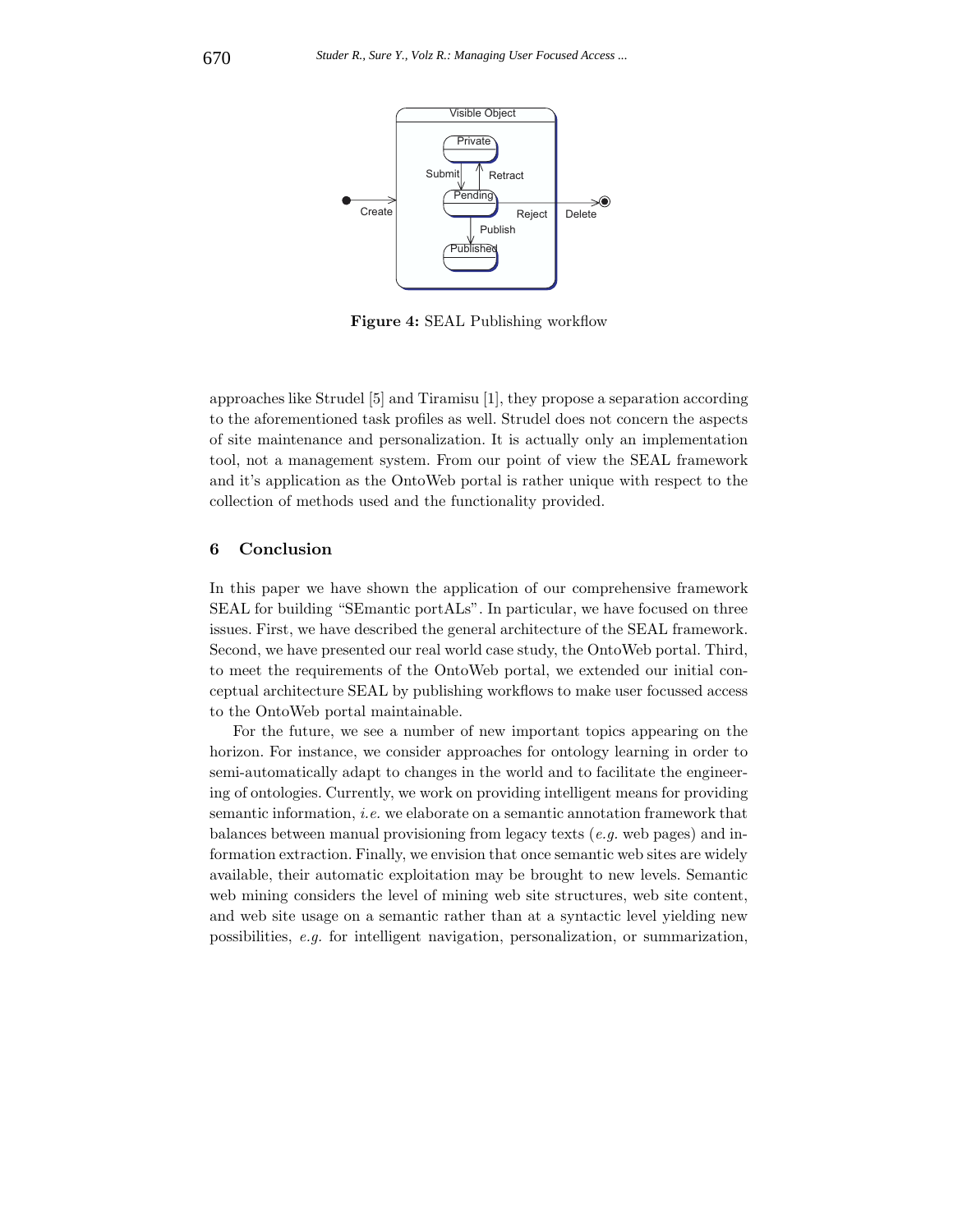to name but a few objectives for semantic web sites.

### **Acknowledgements**

We thank our colleagues at StarLab, VU Brussels headed by of Robert Meersmann and at Institute AIFB, University of Karlsruhe, in particular Daniel Oberle, for fruitful discussions on the work reported here. This work has been funded under the EU IST-2001-29243 project "OntoWeb" and the EU IST-2001-33052 project "WonderWeb".

#### **References**

- 1. C. R. Anderson, A. Y. Levy, and D. S. Weld. Declarative web site management with tiramisu. In *ACM SIGMOD Workshop on the Web and Databases - WebDB99*, pages 19–24, 1999.
- 2. S. Ceri, P. Fraternali, and A. Bongio. Web modeling language (WebML): a modeling language for designing web sites. In *WWW9 Conference, Amsterdam, May 2000*, 2000.
- 3. M. Crampes and S. Ranwez. Ontology-supported and ontology-driven conceptual navigation on the world wide web. In *Proceedings of the 11th ACM Conference on Hypertext and Hypermedia, May 30 - June 3, 2000, San Antonio, TX, USA*, pages 191–199. ACM Press, 2000.
- 4. D. Fensel, J. Angele, S. Decker, M. Erdmann, H.-P. Schnurr, R. Studer, and A. Witt. Lessons learned from applying AI to the web. *International Journal of Cooperative Information Systems*, 9(4):361–382, 2000.
- 5. M. F. Fernandez, D. Florescu, A. Y. Levy, and D. Suciu. Declarative specification of web sites with Strudel. *VLDB Journal*, 9(1):38–55, 2000.
- 6. E. Grosso, H. Eriksson, R. W. Fergerson, S. W. Tu, and M. M. Musen. Knowledge modeling at the millennium: the design and evolution of PROTEGE-2000. In *Proceedings of the 12th International Workshop on Knowledge Acquisition, Modeling and Mangement (KAW-99)*, Banff, Canada, October 1999.
- 7. S. Handschuh and S. Staab. Authoring and annotation of web pages in CREAM. In *The Eleventh International World Wide Web Conference (WWW2002), Honolulu, Hawaii, USA 7-11 May*, 2002. To appear.
- 8. A. Hotho, A. Maedche, S. Staab, and R. Studer. SEAL-II The soft spot between richly structured and unstructured knowledge. *Universal Computer Science (J.UCS)*, 7(7):566–590, 2001.
- 9. O. Lassila and R. Swick. Resource Description Framework (RDF). Model and syntax specification. Technical report, W3C, 1999. http://www.w3.org/TR/RECrdf-syntax.
- 10. A. Maedche, S. Staab, R. Studer, Y. Sure, and R. Volz. Seal tying up information integration and web site management by ontologies. *IEEE Data Engineering Bulletin*, 25(1):10–17, March 2002.
- 11. G. Mecca, P. Merialdo, P. Atzeni, and V. Crescenzi. The (short) Araneus guide to web-site development. In *Second Intern. Workshop on the Web and Databases (WebDB'99) in conjunction with SIGMOD'99*, May 1999.
- 12. Y. Papakonstantinou, H. Garcia-Molina, and J. Widom. Object exchange across heterogeneous information sources. In *Proceedings of the IEEE International Conference on Data Engineering, Taipei, Taiwan, March 1995*, pages 251–260, 1995.